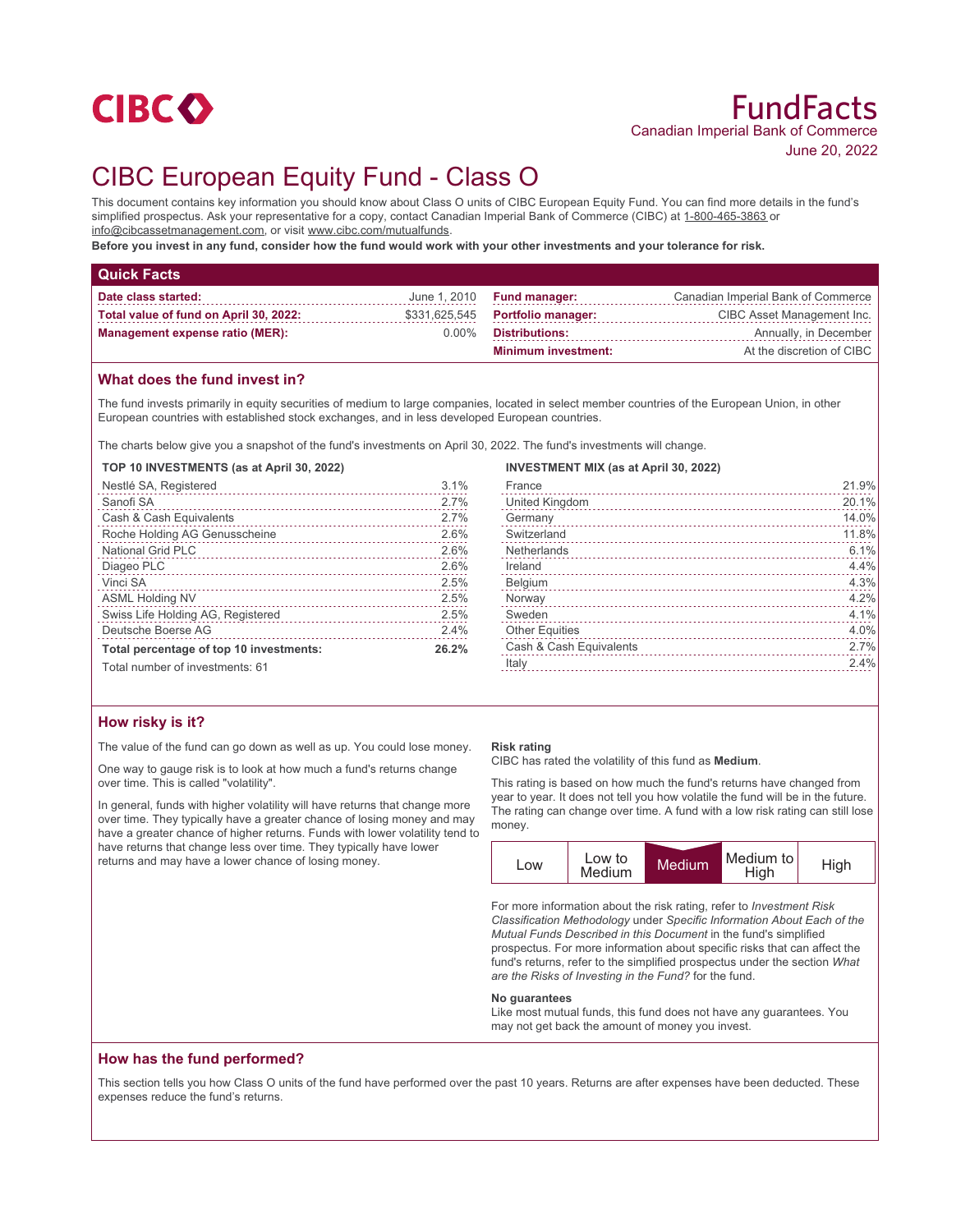## **FundFacts**

#### **YEAR-BY-YEAR RETURNS**

This chart shows how Class O units of the fund performed in each of the past 10 calendar years. Class O units dropped in value in 1 of the 10 years. The range of returns and change from year to year can help you assess how risky the fund has been in the past. It does not tell you how the fund will perform in the future.



#### **BEST AND WORST 3-MONTH RETURNS**

This table shows the best and worst returns for Class O units of the fund in a 3-month period over the past 10 calendar years. The best and worst 3-month returns could be higher or lower in the future. Consider how much of a loss you could afford to take in a short period of time.

|                     | <b>Return</b> | 3 months ending | If you invested \$1,000 at the beginning of the period |
|---------------------|---------------|-----------------|--------------------------------------------------------|
| <b>Best return</b>  | $19.0\%$      | May 31, 2017    | Your investment would rise to \$1,190                  |
| <b>Worst return</b> | $-14.2\%$     | March 31, 2020  | Your investment would drop to \$858                    |

#### **AVERAGE RETURN**

The annual compounded return of Class O units of the fund was 10.1% over the past 10 years. If you had invested \$1,000 in the fund 10 years ago, your investment would be worth \$2,625 as at April 30, 2022.

| Who is this fund for?                                                                                                                  | A word about tax                                                                                                                                                                                                                                                                                     |
|----------------------------------------------------------------------------------------------------------------------------------------|------------------------------------------------------------------------------------------------------------------------------------------------------------------------------------------------------------------------------------------------------------------------------------------------------|
| Investors who:<br>• are seeking the capital appreciation potential of European companies;<br>and<br>• are investing for the long term. | In general, you will have to pay income tax on any money you make on a<br>fund. How much you pay depends on the tax laws where you live and<br>whether or not you hold the fund in a registered plan such as a<br>Registered Retirement Savings Plan (RRSP) or a Tax-Free Savings<br>Account (TFSA). |
|                                                                                                                                        | Keep in mind that if you hold your fund in a non-registered plan, fund<br>distributions are included in your taxable income, whether you receive<br>them in cash or have them reinvested.                                                                                                            |

## **How much does it cost?**

The following tables show the fees and expenses you could pay to buy, own, and sell Class O units of the fund. The fees and expenses - including any commissions - can vary among classes of a fund and among funds. Higher commissions can influence representatives to recommend one investment over another. Ask about other funds and investments that may be suitable for you at a lower cost.

#### **1. SALES CHARGES**

There are no sales charges payable when you buy, switch, or sell Class O units of the fund.

#### **2. FUND EXPENSES**

You don't pay these expenses directly. They affect you because they reduce the fund's returns.

As at December 31, 2021, the expenses for Class O units of the fund were 0.16% of its value. This equals \$1.60 for every \$1,000 invested.

|                                                                                                                                                                                    | Annual rate<br>(as a % of the fund's value) |
|------------------------------------------------------------------------------------------------------------------------------------------------------------------------------------|---------------------------------------------|
| Management expense ratio (MER)<br>This is the total of the fund's operating expenses for Class O units of the fund. No management fees are charged in<br>respect of Class O units. | $0.00\%$                                    |
| Trading expense ratio (TER)<br>These are the fund's trading costs.                                                                                                                 | 0.16%                                       |
| <b>Fund expenses</b>                                                                                                                                                               | 0.16%                                       |